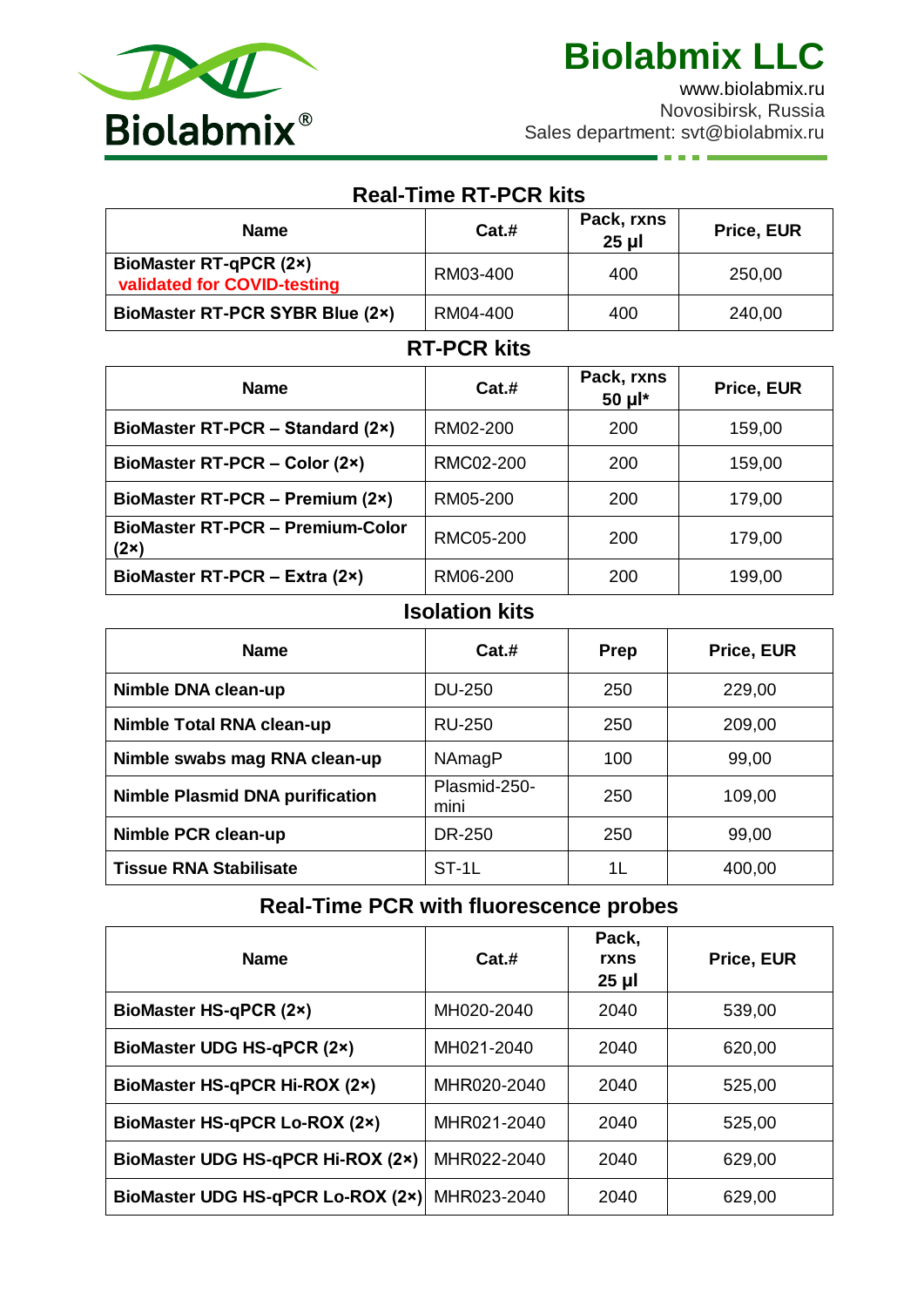

**C** 

[www.biolabmix.ru](http://www.biolabmix.ru/) Novosibirsk, Russia Sales department: svt@biolabmix.ru

| <b>Name</b>                                             | Cat.#       | Pack, rxns<br>$25 \mu$ | Price, EUR |
|---------------------------------------------------------|-------------|------------------------|------------|
| <b>BioMaster HS-gPCR SYBR Blue(2x)</b>                  | MHC030-2040 | 2040                   | 539,00     |
| <b>BioMaster UDG HS-qPCR SYBR Blue</b><br>(2x)          | MHC031-2040 | 2040                   | 639,00     |
| <b>BioMaster HS-qPCR Hi-ROX SYBR</b><br>(2x)            | MH0R30-2040 | 2040                   | 525        |
| <b>BioMaster HS-qPCR Lo-ROX SYBR</b><br>$(2\times)$     | MH0R31-2040 | 2040                   | 525        |
| <b>BioMaster UDG HS-qPCR Hi-ROX</b><br><b>SYBR (2x)</b> | MH0R32-2040 | 2040                   | 629        |
| <b>BioMaster UDG HS-qPCR Lo-ROX</b><br><b>SYBR (2x)</b> | MH0R33-2040 | 2040                   | 629        |

## **Conventional PCR**

| <b>Name</b>                                     | Cat.#       | Pack, rxns<br>50 µl or Units* | Price, EUR |
|-------------------------------------------------|-------------|-------------------------------|------------|
| <b>BioMaster HS-Tag PCR (2x)</b>                | MH010-1020  | 1020                          | 85,00      |
| <b>BioMaster HS-Taq PCR-Color (2x)</b>          | MHC010-1020 | 1020                          | 85,00      |
| BioMaster HS-Taq PCR-Sp (2x)                    | MH011-1020  | 1020                          | 85,00      |
| <b>PCR amplification Kit with HS-Taq</b>        | KH017-2250  | 2250U                         | 50,00      |
| PCR amplification Kit with HS-Taq<br>$(+MgCl2)$ | KH016-2250  | 2250U                         | 50,00      |
| <b>Extended PCR Kit with HS-Taq</b>             | KH018-2250  | 2250U                         | 60,00      |

## **Long-Range PCR**

| <b>Name</b>                     | Cat.#      | Pack, rxns<br>50 µl | <b>Price, EUR</b> |
|---------------------------------|------------|---------------------|-------------------|
| <b>BioMaster LR HS-PCR (2x)</b> | MH040-400  | 400                 | 129,00            |
| BioMaster LR HS-PCR-Color (2x)  | MHC040-400 | 400                 | 129,00            |

# **ReverseTranscription**

| <b>Name</b>                                                | Cat.#   | Pack, rxns<br>20 µl | <b>Price, EUR</b> |
|------------------------------------------------------------|---------|---------------------|-------------------|
| <b>M-MuLV-RH First Strand cDNA</b><br><b>Synthesis Kit</b> | R01-250 | 250                 | 529,00            |

| <b>Name</b>                            | Cat.#  | Pack.<br>Units* | Price, EUR |
|----------------------------------------|--------|-----------------|------------|
| <b>Reverse transcriptase M-MuLV-RH</b> | R03-10 | <b>10 KU</b>    | 61,00      |
|                                        | R03-50 | 50 KU           | 249        |